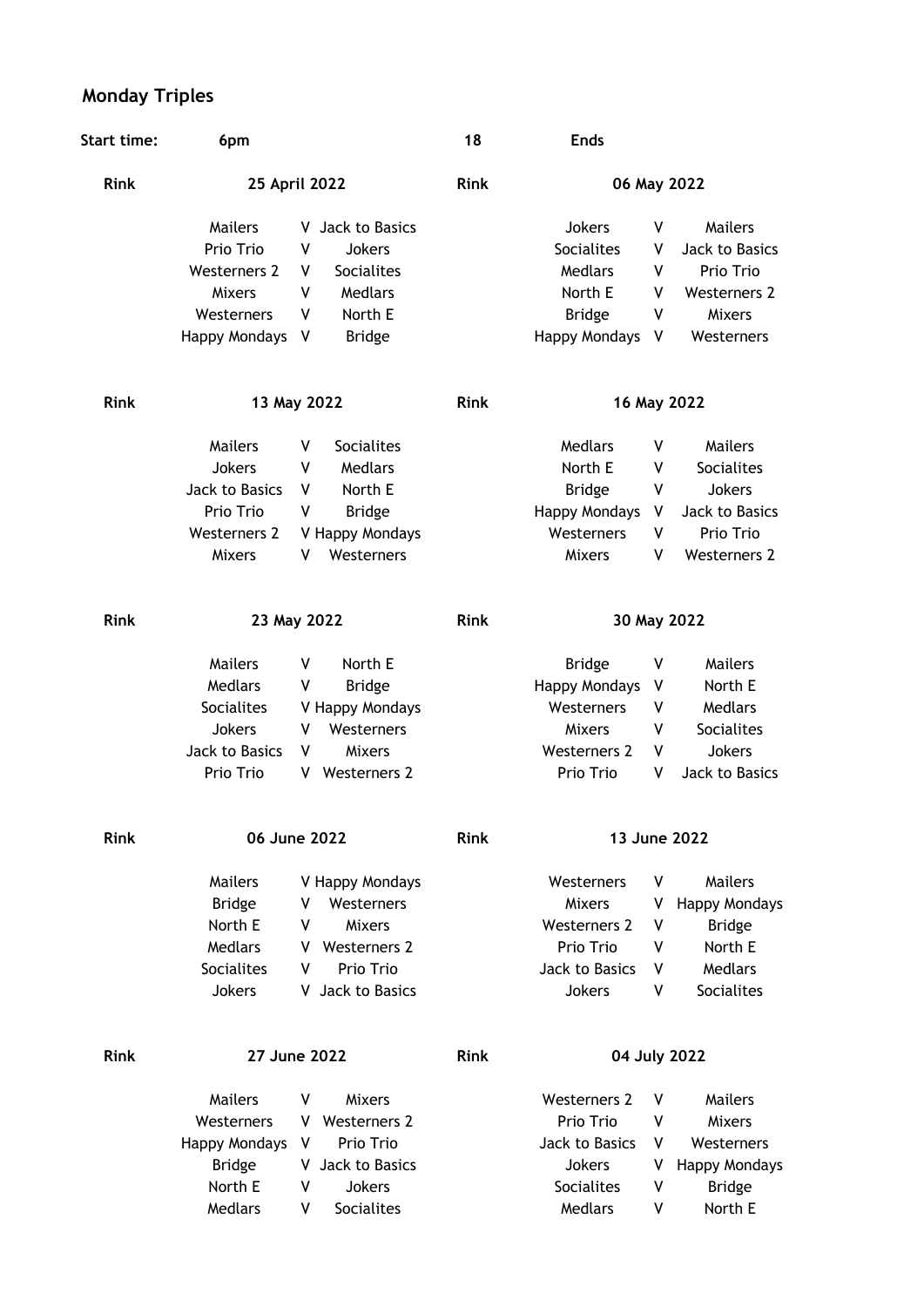| <b>Rink</b> |                       | 08 July 2022             | <b>Rink</b> | 11 July 2022         |                       |                      |  |
|-------------|-----------------------|--------------------------|-------------|----------------------|-----------------------|----------------------|--|
|             | <b>Mailers</b>        | Prio Trio<br>v           |             | Jack to Bascs        | ٧                     | <b>Mailers</b>       |  |
|             | <b>Westerners 2</b>   | V<br>Jack to Basics      |             | <b>Jokers</b>        | ٧                     | Prio Trio            |  |
|             | <b>Mixers</b>         | V<br>Jokers              |             | Socialites           | ۷                     | Westerners 2         |  |
|             | Westerners            | Socialites<br>۷          |             | Medlars              | ۷                     | <b>Mixers</b>        |  |
|             | Happy Mondays         | Medlars<br>V             |             | North E              | v                     | Westerners           |  |
|             | <b>Bridge</b>         | V<br>North E             |             | <b>Bridge</b>        | V                     | <b>Happy Mondays</b> |  |
|             |                       |                          |             |                      |                       |                      |  |
| <b>Rink</b> |                       | 25 July 2022             | <b>Rink</b> | 29 July 2022         |                       |                      |  |
|             | <b>Mailers</b>        | ٧<br>Jokers              |             | <b>Socialites</b>    | ۷                     | Mailers              |  |
|             | Jack to Basics        | Socialites<br>V          |             | Medlars              | ۷                     | Jokers               |  |
|             | Prio Trio             | Medlars<br>V             |             | North E              | v                     | Jack to Basics       |  |
|             | <b>Westerners 2</b>   | North E<br>۷             |             | <b>Bridge</b>        | ٧                     | Prio Trio            |  |
|             | <b>Mixers</b>         | <b>Bridge</b><br>۷       |             | <b>Happy Mondays</b> | ۷                     | <b>Westerners 2</b>  |  |
|             | Westerners            | V Happy Mondays          |             | Westerners           | v                     | <b>Mixers</b>        |  |
| <b>Rink</b> | 05 August 2022        |                          | <b>Rink</b> | 08 August 2022       |                       |                      |  |
|             | <b>Mailers</b>        | Medlars<br>۷             |             | North E              | ۷                     | <b>Mailers</b>       |  |
|             | <b>Socialites</b>     | North E<br>۷             |             | <b>Bridge</b>        | ۷                     | Medlars              |  |
|             | Jokers                | ٧<br><b>Bridge</b>       |             | <b>Happy Mondays</b> | V                     | Socialites           |  |
|             | Jack to Basics        | V Happy Mondays          |             | Westerners           | V                     | <b>Jokers</b>        |  |
|             | Prio Trio             | Westerners<br>V          |             | Mixers               | ۷                     | Jack to Basics       |  |
|             | <b>Westerners 2</b>   | ۷<br><b>Mixers</b>       |             | <b>Westerners 2</b>  | v                     | Prio Trio            |  |
| <b>Rink</b> | 15 August 2022        |                          | <b>Rink</b> |                      | <b>22 August 2022</b> |                      |  |
|             | Mailers               | <b>Bridge</b><br>٧       |             | Happy Mondays        | ۷                     | <b>Mailers</b>       |  |
|             | North E               | V Happy Mondays          |             | Westerners           | ۷                     | <b>Bridge</b>        |  |
|             | Medlars               | Westerners<br>v          |             | <b>Mixers</b>        | ٧                     | North E              |  |
|             | Socialites            | <b>Mixers</b><br>۷       |             | <b>Westerners 2</b>  | ۷                     | Medlars              |  |
|             | <b>Jokers</b>         | Westerners 2<br>v        |             | Prio Trio            | ۷                     | Socialites           |  |
|             | Jack to Basics        | Prio Trio<br>۷           |             | Jack to Basics       | ۷                     | Jokers               |  |
| <b>Rink</b> | <b>26 August 2022</b> |                          | <b>Rink</b> | 02 September 2022    |                       |                      |  |
|             | <b>Mailers</b>        | Westerners<br>V          |             | Mixers               | ۷                     | Mailers              |  |
|             | <b>Happy Mondays</b>  | <b>Mixers</b><br>V       |             | <b>Westerners 2</b>  | V                     | Westerners           |  |
|             | <b>Bridge</b>         | <b>Westerners 2</b><br>V |             | Prio Trio            | V                     | <b>Happy Mondays</b> |  |
|             | North E               | Prio Trio<br>۷           |             | Jack to Basics       | ۷                     | <b>Bridge</b>        |  |
|             | Medlars               | V Jack to Basics         |             | Jokers               | ٧                     | North E              |  |

Socialites V Jokers Socialites V Medlars